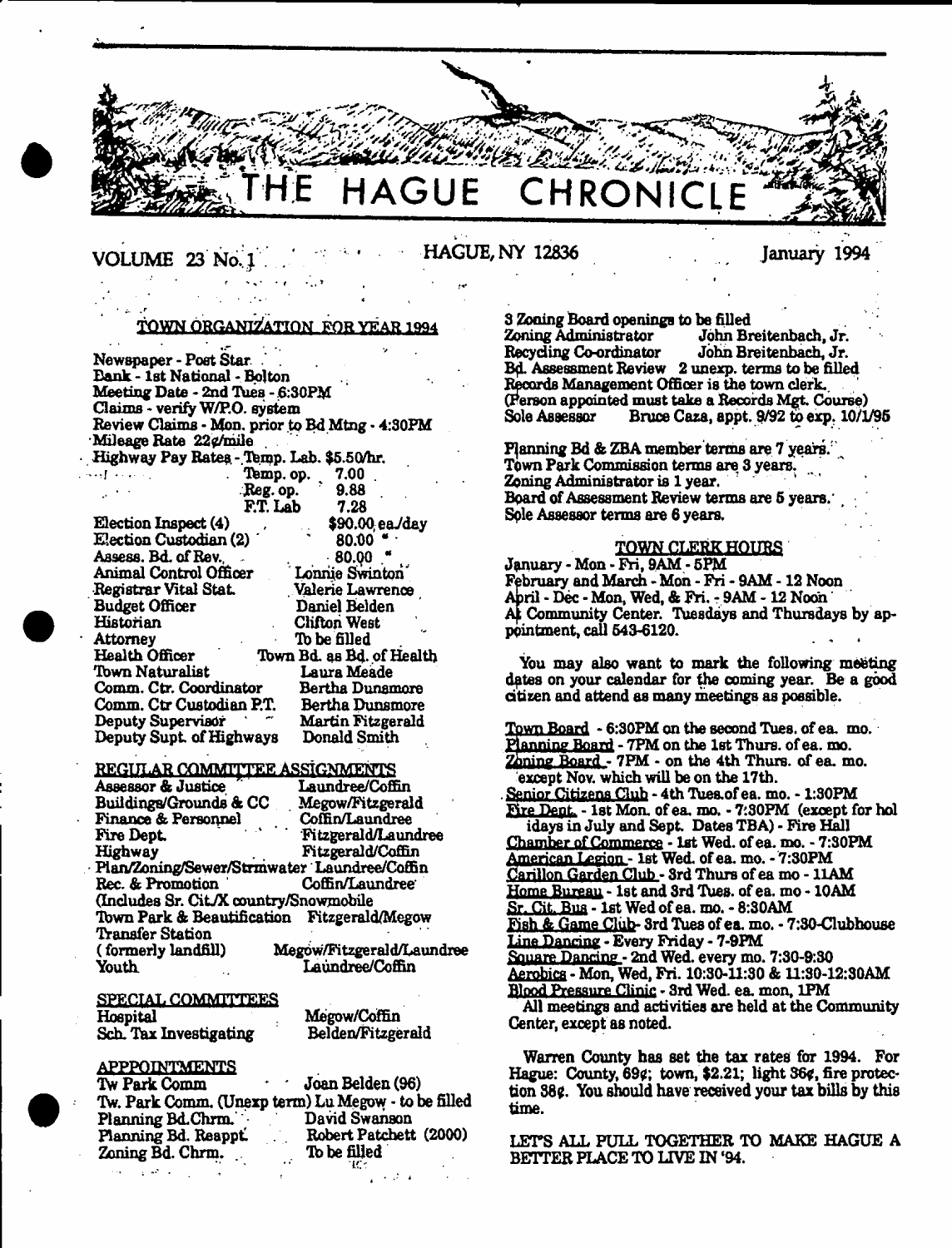# HAGUE VOLUNTEER FIRE DEPARTMENT

First of all, my apologies to Jim Young for stating, in last month's column, that he had retired as Fire Chief because of poor health; Jim-tells me that this is NOT the case - that his term of office was expiring, and he did: not choose to bid for it, §gain. Jim, who joined the Fire Company in 1967, has served as both first assistant, second assistant, as well as being most recently Chief for a total of thirteen years in those positions. Jim remains a valued member of the department, and wants it known that he is as fit as the proverbial fiddle, and ready for any and all action!

The Fire Department answered five calls in December - two of these were in Ticonderoga and involved 246 man hours. The Ambulance made 3 runs, resulting in 29 man hours and 71 miles in December.

The long-awaited report on the Columbus Day dinner at Silver Bay Assoc.; \$1500 was realized from this. Again ou heartfelt thanks to Silver Bay Assoc, and its staff for doing this for us.

The Election Day luncheon brought in \$400. Thank you, volunteers.

And once again, the Fire Department will serve breakfast on Carnival Weekend, Feb 19 and 20. Serving will **be on both** Saturday and Sunday mornings from 8-11AM and prices will range from \$2 to \$6. Do come and enjoy a tasty day-starter on either or both mornings, while supporting the fundraising efforts of the Fire Department. Watch for posters for details. ..ea

A very special thanks to all those who helped me in so many ways during my time as President of the HVFD. As our duties and responsibilities change, I know we : will still be all working together.

That's what makes us special and able to meet our daily challenges... Lu Megow

GLEANING at the Community Center on Jan 22 at 1-2PM.

BLOOD PRESSURE CLINIC - at the Community Center Jan 19 at IFM. .

SENIOR CITIZENS CLUB meeting will be held on Jan. 28. Come with suggestions for future events and trips.

# TINY TTM CHRISTMAS WISH PROGRAM **CONTINUES ALL YEAR"**

Many, many volunteers and many, many contributors made the Tiny Tim program .successful for Christmas 1993. The Hague Chronicle was specifically thanked for helping in the efforts and I, as editor would like to thank-all our readers who-were so generous. ;It is a most worthwhile project and continues in a smaller way all through the year, when special needs arise. Helen Gibbs, 4 Mt. Hope Ave., Ticonderoga, NY 12883. would be very happy to receive contributions at any time during the year. The account is now completely depleted... 4jh

*9fotiday Tfgstolgia: rtcafting the fun uritfunit reliving the trouble.*

# JANUARY CHARITY BALL

 $\ddot{\phantom{a}}$ 

The Friends of Moses Ludington Hospital are sponsoring a Gala Charity Ball on Sat, Jan. 29,1994 from 6PM -12 midnight at the Knights of Columbus Hall in Ticonderoga. The ball will raise money for the hospital; all proceeds will go directly to the purchase of needed/hospita) equipment

The evening will feature the 18 piece big band from Vermont; "L.C. Jazz\*. The event features a cash bar, dancing, hors d'oeuvres and various events throughout the evening. The Gala will feature a cocktail hour from 6-7FM, Music by L.C-Jazz from 7-10FM and light music by The Rockefellers from  $10 - 12$  midnight.

Tickets are \$20 per person and checks made out to "The Friends of MLH" are tax deductible." They are available at the Ti Chamber of Commerce . Call 685- 6619. Tickets are limited to 250, so buy early and support the hospital.

The "Friends" Christmas tree sale was a great success. The sale netted \$1,275 for the group's fund raising efforts. Every dollar will go toward the purchase of new equipment for the hospital. Thanks to the many volunteers who braved the winter winds to sell these trees.

## WINTER WEEKEND COMING UP

The weekend of Feb 18, 19, and 20, 1994 will usher in the Hague Winter Weekend of activities. Thanks to the work and planning of some of our local organizations and steadfast volunteers, there are many events planned, starting with a square dance on Friday night and ending with the NATIONAL ICE AUGER AND CHISEL CONTEST. More details in the February issue}

#### FISH AND GAME CLUB

At their business meeting on Dec. 21, John Frasier waq elected as the new president of the dub. Out-going president, Sal Santaniello wishes him the best in his endeavors for the dub during the next two years. John as indicated that ha is looking forward to devoting time toward dub activities and is planning to have more target shoots in the near future.

The winner of the gun raffle was also drawn at the Dec. meeting. Steven Lewis of Chestertown is now the lucky owner of an Interarms 30.06 rifle.

The newiy-remodeied interior of the dubhouse was unveiled at the Christmas party, much to the delight of all the members who had not seen the improvements being made. Jake Thibeault deserves much praise for his work on this project Still to oome: new lights and an exhaust fan. BE SURE TO STOP BY THE FISH AND GAME CLUB OVER THE WINTER WEEKEND TO SEE OUR NEW LOOK AND TO ENJOY SOME OF THE PLANNED EVENTS!

#### **SKATING RINK OPEN**

Thanks to the energetic work of a few dedicated young men, the ice skating rink at the Community Center has been put into operation. It is larger them last year and is lit for night time skating. With the weather we are having, it should prove to be a big attraction.

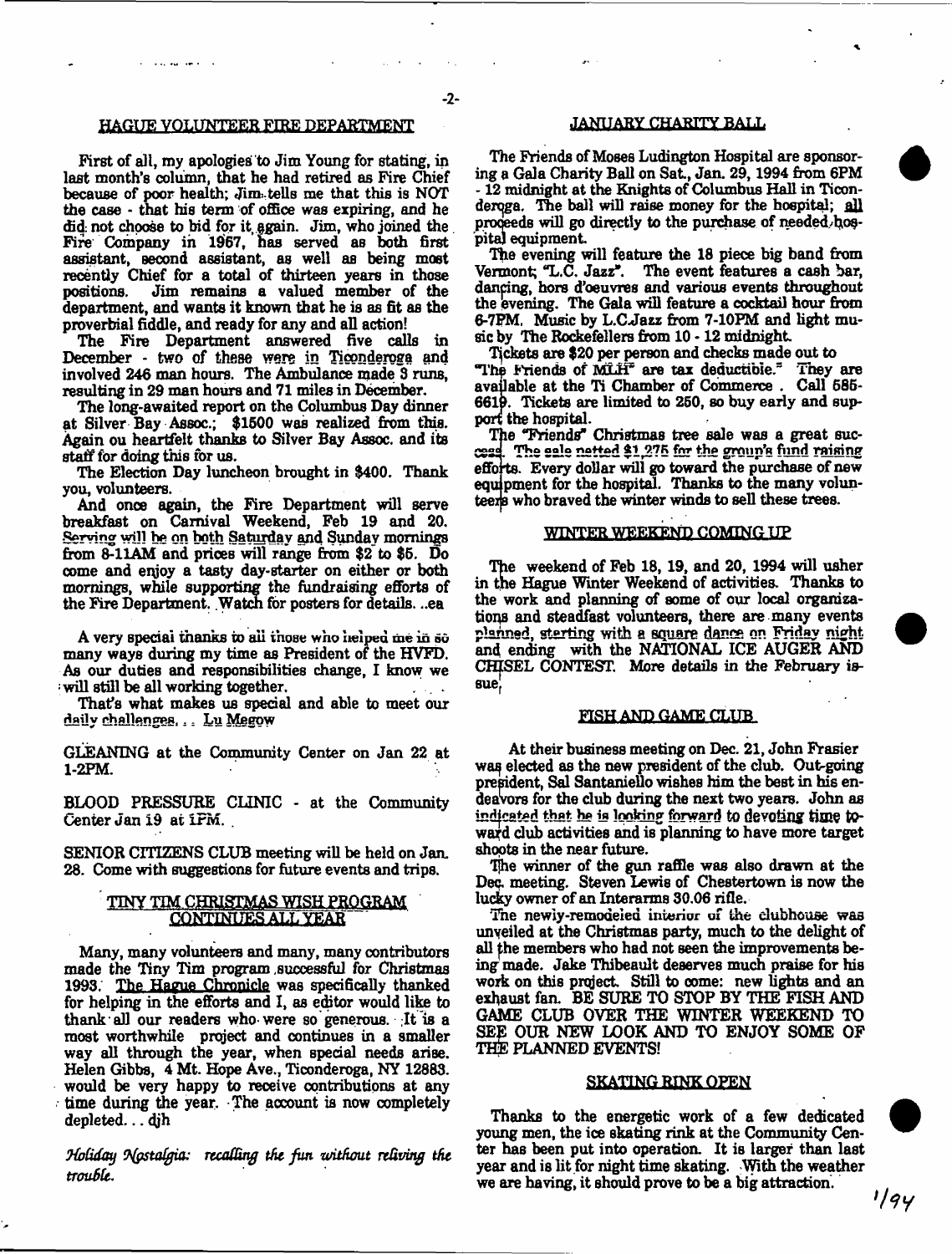There was no ZBA meeting in December.

# PLANNING BOARD - Jan. 6, 1994

\* '\* At the public hearing for Morgan Marine (63-1-4) 9N, John Breitenbach, Jr. said he had received no correspondence or comments for or against the boatyard construction building extension request.

All involved residents had been notified by letter. A report of the site plan review committee saw no problem and at the regular meeting all members approved.

Sawyer (8-1-28) New Hague Rd. - 5-lot major subdivision was approved last month with available information and site review. 'This month the survey mylar and map were signed, completing the request.

After deliberations in executive session the following organizational decisions were made and relayed to the audience (all 2 of us) when the meeting reconvened.

David Swanson - Chairman

Henry Karmazin - Clerk and Vice-Chairman

Robert Patchett - Site Visit Committee Chairman

A motion was made by Norman Strum to present the slate to the town board and all members voted approv-<br>al al. -

John Breitenbach, Jr., Zoning Administrator, contacted Nelson Waters by letter letting him know that on the second application he presented in December, he needed additional information. He has received no communication to date. Discussed also was the possibility of workshops for new members by Dan Kane, Warren County Planning  $\ldots$  gl

### **TOWN .BOARD - l#29/93**

One of the shortest town board meetings was held on Dec. 29 during which a letter from David Lawrence, pastor of Hague Baptist Church spoke of his appreciation for the help he has always received from the people who work in the Community Center. His special emphasis was on the excellent job and the cooperation he has received from John Breitenbach,Jr., Zoning Administrator and Landfill Supervisor.

Lu McGow formally resigned from the Park Commission. This leaves an opening and anyone interested in filling the vacancy should contact Bertha, Diane or Supervisor Belden at 543-6161.

Hague was notified of approval to receive final payment#3 for Revaluation.

Tho' we are losing Nancy Trombley as our town clerk she will still be working part time on Research Management. Her salary will be paid by the county out of the grant for Records Management.

Resolutions were approved to indude \*1. 1994 holidays in Employees' Guide; "2. Transfer Station holidays to accommodate worker for his working on regular, holidays; <sup>\*</sup>3. Transfers from one fund to another to dose out 1993 budget.

All departments will be audited on Jan. 11, 1994... gl

# ORGANIZATIONAL MEETING - TOWN BOARD Jan; 5,1944

On Jan. 4 at the organizational meeting the new Justice, Heather Knott administered the oath of office to

 $\mathcal{L} \rightarrow \mathcal{L}$  ,  $\mathcal{L}$ 

n*eyt* board members Lu MeGow, Martin Fitzgerald, Clerk Valerie Lawrence, Supervisor Belden and in addition new planning board member Bob Patchett

The complete organizational list can be seen on p1.

Heather Knott, our new justice, was excited about the fact that our new Warren County district attorney Goodspeed has chosen Hague as one of the towns he is personally responsible for. Ms. Knott will continue the Thurs. night court in Jan. but contemplates a change in the future.

Bertha Dunsmore will serve as part-time custodian, applications will be accepted for Zoning Board openings  $(2)$  and by the regular meeting on Jan. 11 hopefully, several other positions will be darified (see report of Jan. U meeting which follows.

There were four resolutions passed, all dealing with funds for the clerk and the justice...  $g$ 

# TOWN BOARD MEETING -  $1/11/94$

*.* The new members of the town board, Martin Fitzgerald and Lu Megow, were introduced at the Jan. 11, 1994 meeting, along with the new town derk, Valerie Lavyrence and Highway Supervisor, David DeLarm.

Pat Tatich, Warren County Planning Director and Wayne LaMott, Asst., explained what they felt were possible reasons why we did not receive the HUD grant we had. applied for and what we should do to increase our chances for a grant on our next try. It was estimated that our last HUD grant was awarded us about 5 or 6 years ago. A Feb. 3 & 4 meeting with HUD will reviewtheir reasons for Hague refusal. It was of interest to note that Warren County has received approximately 12 million dollars since HUD'S inoeption.

Rudy Meola asked the board's indulgence while he read some thoughts he had and would like answered. He would like previous meetings minutes available at least a day before monthly meeting. (The town derk said the unapproved copy will be available seven days after the meeting at the town hall. Asked whether Registrar of Vital Statistics received compensation (they do but it is included in the towh derk's salary). Why the organizatonal meeting was not'completed by the 10th. (New board hadn't enough time to discuss all positions to be filled). He is interested in the new members making a short synopsis at the next meeting stating why they ran for office and what they hope tb' accomplish for the community. He also asked Dan' Belden to review the last two years and give us his vision for the coming two years. All have promised to do so.

Mrs. Martucci read a statement in which she accused the board of non-accountability in the spending of taxpayers' money.

Dpvid Kiseelback has resigned from the ZBA.

Sqhool Superintendent Collins asked for permission to use the town center on Wed? MarcH' 23 for a budget meeting. This is to make it easier for Hague residents to attend. This was unanimously approved.

Regular committees reported:

A once a month staff meeting is planned.

Still on the front burner is the Transfer Station and a meeting will be held on Jan 14. We will have an update by next month,

 $_{0}$ (Cont. on p.4 TOWN BOARD)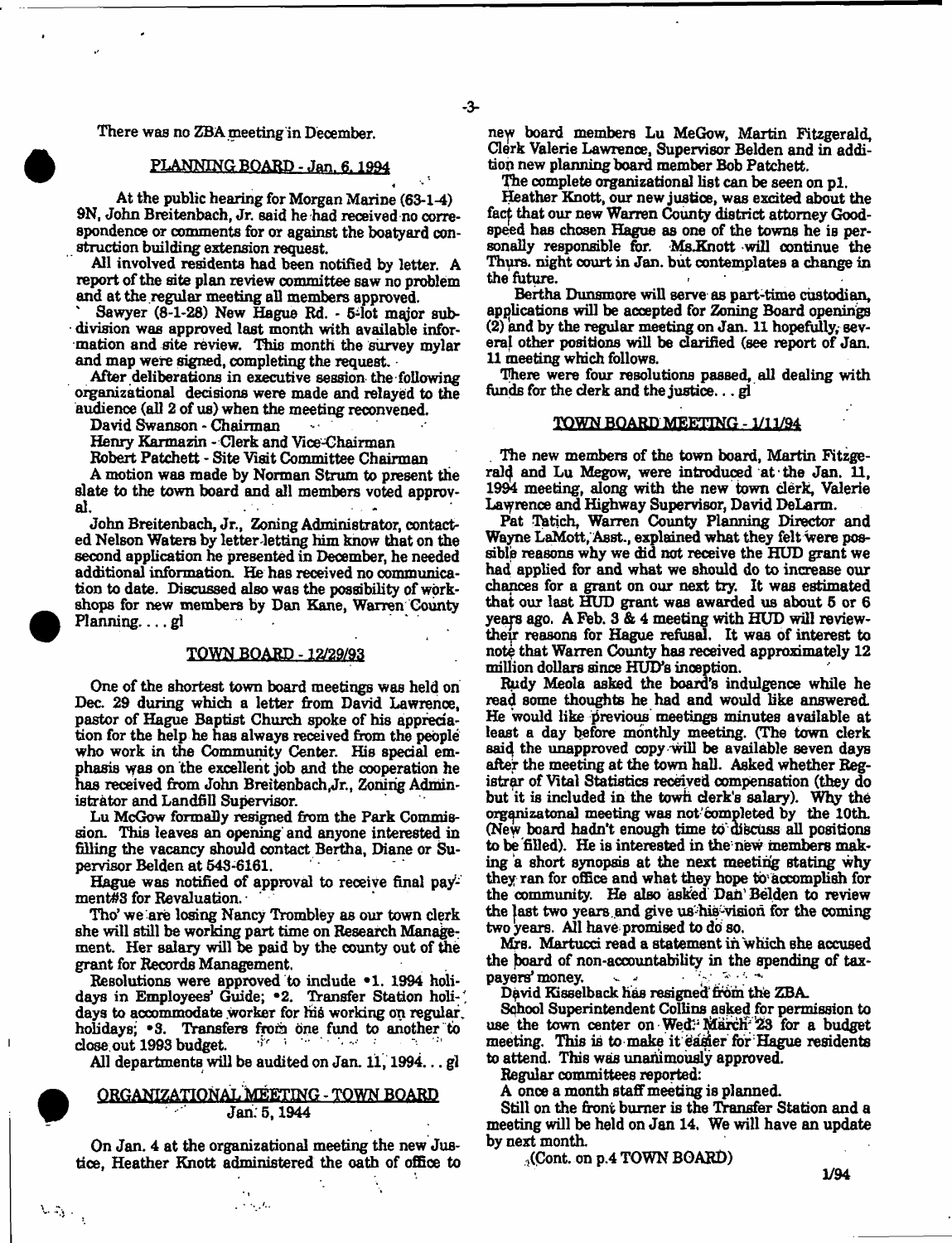# TOWN BOARD (Cont. from p. 3)

The Youth Committee hopes for a Feb. family skating party now that the highway dept, has kindly agreed to keep the rink cleared.

Jim Braisted has been appointed to the Park Committee to fill Lu Megow's term, 12/31/95.

A winter weekend has been planned Feb. 18, 19, 20. Details, will be published next month.

Still working on School Tax situation.

- John Breitenbach, Jr. has been re-appointed as Landfill Coordinator and Zoning Administrator. This is a one year appointment

Our new animal control officer will be Lonnie Swinton, Jr.

The board meets Monday, Jan 17 to interview candidates for town attorney. .

Supervisor Belden and Superintendent of Highways DeLarm will go to the Assoc, of Towns meeting in Feb, Belden as a voting delegate, DeLarm as alternate. The board approved.

Resolutions #5 through #8 1994 were passed thanking departing officials, Dick Frasier, Jim Braisted, Nancy Trombley and Dick Dunklee for their service to tip community.

Resolution #9 authorized signing of contract for 50% reimbursement by Warren County for our landfill building.

#### MAGAZINE PICK-UP

Magazines, etc. will be picked up at the town center through Sunday, Jan 16.

# ENVIRONMENTAL AWARENESS WEEKEND ■ *<sup>l</sup>,*

Cornell Coop. Ext', of Warren County will conduct a 4-H Environmental Awareness Winter Weekend at.4-H Camp Sacandaga in Speculator for teenagers, 14 to 18 year olds, on Jan. 29-30,1994. The program is open to anv Warren County youth at a cost of \$5.00.

Activities during the weekend include nature hikes, snowshoeing, a visit to a deer yard, winter woods lore and safety. Participants stay in the heated Seebee Car pooling assistance to the camp in Speculator is available.

The trips are well chaperoned and led by an experienced New York State Licensed Adirondack . Guide and Emergency Medical Technician.

For more information, or to pre-register, contact the Cornell Coop. Ext Education Center, Warrensburg (phone: 623-3291 or 668-4881).

#### EURASIAN WATERMILFOIL Myriophyllum spicatum)

Eurosian Watermilfoil is most easily confused with Northern Watermilfoil. To distinguish them:

• Count the pairs of leaflets. Eurasian has 12 or more pairs of leaflets. '!

• Eurasian has a finer, more feathery appearance than Northern, and the leaves collapse about the stem when removed from the water.

يتشمم

•The uppermost leaves of Eurasian have a reddish cast.

• The stem often branches several times at the top.

#### NATURE NEWS Laura Meade

Many people in Hague enjoy watching birds at feeders in the winter. There are different styles of feeders some are tube shaped with a bottom tray, others are ahelf-like with a roof and some are shaped like plastic cups which attach to a window by suction. Anyone with a feeder knows there are many creative ways to prevent squirrels from devouring the birds' food!

The Agway store in Ticonderoga sells varieties of food to provide for the birds, including sunflower hearts, black oil sunflower seeds, blended seeds, bird snack (mixture of millet, red-meat and sunflower), niger seeds (preferred by American Goldfinches), regular suet cakes anq peanut-butter suet cakes. One can also get suet at a grocery store meat counter to hang out in a wire cage or string bag.  $\overline{\phantom{a}}$   $\overline{\phantom{a}}$   $\overline{\phantom{a}}$   $\overline{\phantom{a}}$   $\overline{\phantom{a}}$   $\overline{\phantom{a}}$   $\overline{\phantom{a}}$   $\overline{\phantom{a}}$   $\overline{\phantom{a}}$   $\overline{\phantom{a}}$   $\overline{\phantom{a}}$   $\overline{\phantom{a}}$   $\overline{\phantom{a}}$   $\overline{\phantom{a}}$   $\overline{\phantom{a}}$   $\overline{\phantom{a}}$   $\overline{\phantom{a}}$   $\$ 

During the last few winters Cornell Laboratory of Ornithology has conducted Prqject Feeder Watch, gathering information provided by dedicated volunteers across North America. The purpose of this project is to count and identify birds that visit feeders from Nov - Apr. Results of the 1992-93 tabulations reveal that the "top ten" species seen were: 1. Dark-eyed Junco, 2. American Gofdfinch, 3. Blue Jay, 4. Downy Woodpecker, 5. House Fujch, 6. Mourning Dove, 7. Northern Cardinal, 8. House Sparrow, 9. Black-capped chickadee and 10. European starling.

In Hague it has been my observation that Blackcapped Chickadees are most prevalent at feeders. Other 'species of ten seen here are White-breasted Nuthatch, Tufted Titmouse, American Goldfinch, Blue Jay, House Finch, Dark-eyed Junco and Hairy Woodpecker. Occasionally there is a report of a Northern Cardinal, Purple Finch, Mourning Dove, or Downy Woodpecker. Recently, on snowy days, approximately 30 Common Redpolls have been seen "dancing" under a tube feeder, getting seeds on the snow. The Project Feeder Watch study indicates that Common Redpolls show high numbers one year and low numbers the next year. Few were seen in Hague last winter so perhaps this year is their high count.

Another interesting observation at Cornell reveals that the chickadees have a social hierarchy (or pecking order), particularly when food sources are concentrated Buch as at a feeder. Mature males are dominant, eating first, followed by juvenile males, mature females which bred the past spring and juvenile females. Although the plumage of chickadees is the same for males and females, the study of feeding habits was based on coded bands attached to the birds' legs.

Anyone interested in becoming a volunteer observer for Project Feeder Watch may contact Cornell Laboratory of Ornithology, 159 Sapsucker Woods Rd., Ithaca, NY 14\$50. This museum and research facility also has outstanding merchandise for birders which can be ordered from a catalog.



1194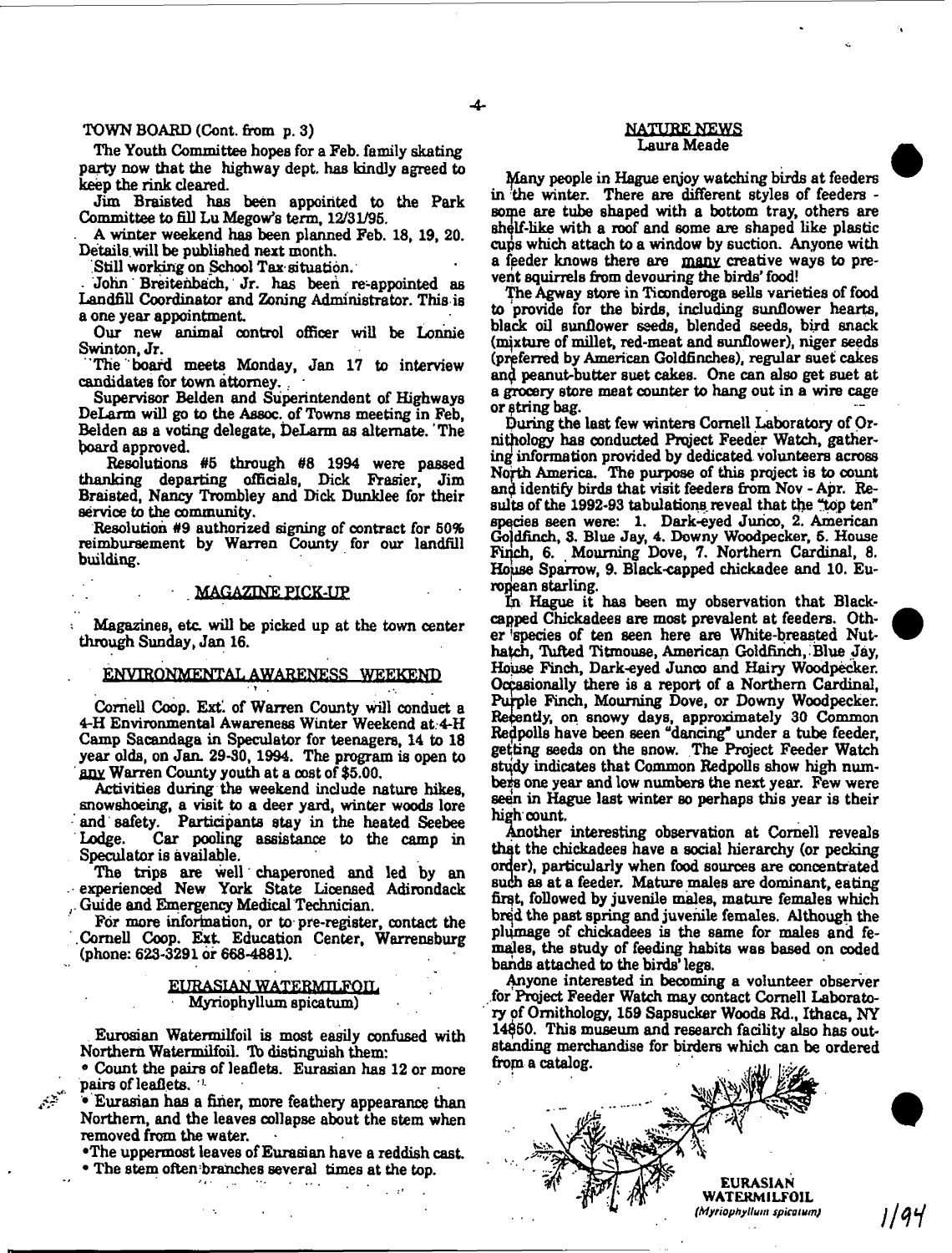## **WEAXHER NOTES** Mary Lou Doulin

So much for the Farmer's Almanac predictions of a milder than normal January. In reality this has been a wild one.

December remained fairly mild, temperatures between 33® and 50® until about the winter solstice on Dec. 21 at which time we experienced snow, sleet and freezing temperatures. The thermometer has plunged down to 0® or less at night and the Arctic freeze that settled in has not let up. Daytime temperatures have rarely left the teens. We have had lots of strong winds too. Rarely a day has passed in Jan. that we haven't had some snow, or flurries at least

Since the 21st of Dec. we have had three major storms and now have 20" of snow cover lakeside. The lake froze Jan 10, a little earlier than usual. The full moon of Dec., known appropriately as the long night moon rose high and bright on Dec. 26. The cloudless luminescence combined with the whits snow mads the evenings almost as bright .as the days. It looks like we are having a picture post card old fashioned winter.

#### MORE RAFFLEMANIA

The Hague Winter Carnival is sponsoring a Winter Weekend Family Electronics Package Raffle for \$1 donation per ticket. The package includes a a portable Sony AM/FM/CD/cassette player and a Sega Game Gear package with Sonic 2, a total retail value of \$300.

The winner will be drawn at the Fish and Game Club on Sunday, Feb. 20. All proceeds will go directly to the Beste Scholarship Fund. Tickets will be on sale at the Hague Market, Silver Bay General Store, and over the Winter Weekend.

#### BOATER STRANDED ON CHRISTMAS DAY

Hague firefighters are called upon for many services besides fighting fires. This time it was to rescue a boat which was traveling north from Bolton to Ticonderoga. John Singer of Bayonne, NJ struck a shoal near Huletts Landing which caused the motor to stall and the boat to leak. He was familiar with the waters but could not find the channel marker near Huletts. He said the buoy may have been sheared off by ice. Singer used his marine band radio to send a mayday call which was picked up by Ti radio operator AT. Morette. Morette advised the Coast Guard to call Warren County Sheriff's office, while he contacted Ti patrolman Dennis Johnson and dialed 911. The Ti Fire Dept, responded by sending a rescue vehicle and a team of divers and Morette and Johnson drove to Silver Bay, staying in contact with Singer via radio.

Hague Assistant Fire Chief David Hoffay borrowed a boat from Morgan Marine and with two other crew members headed out to Singer's boat. In the meantime Singer realized the boat wasn't taking on as much water as he though so he threw out an anchor and waited for the rescue party to tow him to shore.

It is not uncommon for boats to be on the lake in winter, since the fishing is particularly good.

Ed. Besides, you don't have to contend with skiers and

 $\mathbf{r} \sim \mathbf{r}$ 

 $\mathcal{F} \subset \mathcal{F}$ 

 $\mathcal{L}_{\mathbf{z}}$  .

#### WINTER STARGAZER'S SHOW

The January program at the Tioonderoga Planetarium will be the annual Winter Stargazer's Show. The presentation will begin at 7:30PM on Tuesday, Jan. 18. The planetarium is located in the High School on Calkins Place.

This informal presentation is designed to help participants locate and identify stars, constellations, and planets of the winter sky. Star maps will be provided.

There is \$1.00 donation requested for he planetarium show.

For more information contact David Rutkowski at the High School by calling 585-6661.

#### WE GET LETTERS

The following is a letter which was written to several officials of LGA a copy to The Hague Chronicle, which we thought would be of interest.

"Wc arc writing to you to ask that you lend your considerable support to the public funding required for the Aquatic Plant Control Program for Lake George....we have had a home in the Hague area, just north of Silver Bay for 20 years, and still come all the way from NC to spend the summers. It is very discouraging and saddening for us to see and hear about the spread of Milfoil in that beautiful lake....if the lake is ruined by this insidious weed, and the means to control or even destroy it have been available and not used, for whatever reasons...political, foot-dragging, or financial..(although we have been led to understand that funds have been created by the Park Commission,) it will be a catastrophic loss to New York State, the Adirondack Park, and our nation's heritage.

"\$ince the use of Sonar has been tested so many times, and the registration of the Sonar use was granted in 1993, we earnestly request that you use your influence to complete the process needed to allow this control to be applied!!!

"While there are still portions of Lake George notyet affected, it surely will Bpread and Milfoil will be the winner in this struggle, and people, like ourselves, who come so far to enjoy the beauty and pleasure of the area, will be forced to leave. This will also have a longreeaching destructive effect on the State. Please consider our plea for action, and give your support to the Park Commission in this work."

*fa/* Colletta and Walter Sperling

Ed: The Hague Chronicle published many articles on this subject in the past eight or ten years. We still feel there is a real problem.

#### HCQNPERQ.CrA HISTORICAL SOCIETY

The public is invited at this historic time in our community to enjoy a slide presentation "Scenes of Ticonderoga . .. Out of the Past and the Present." Sponsored by the Ticonderoga Historical Society, President Bill Dolback has prepared a new series to be shown at Hancock House on Sunday, Jan. 16 at 1:30PM. Light refreshments will be served.

*<What we must decide is hem/ wt art valuable rather than haw valuable we art.., \*Do8ye Leathers 1/94*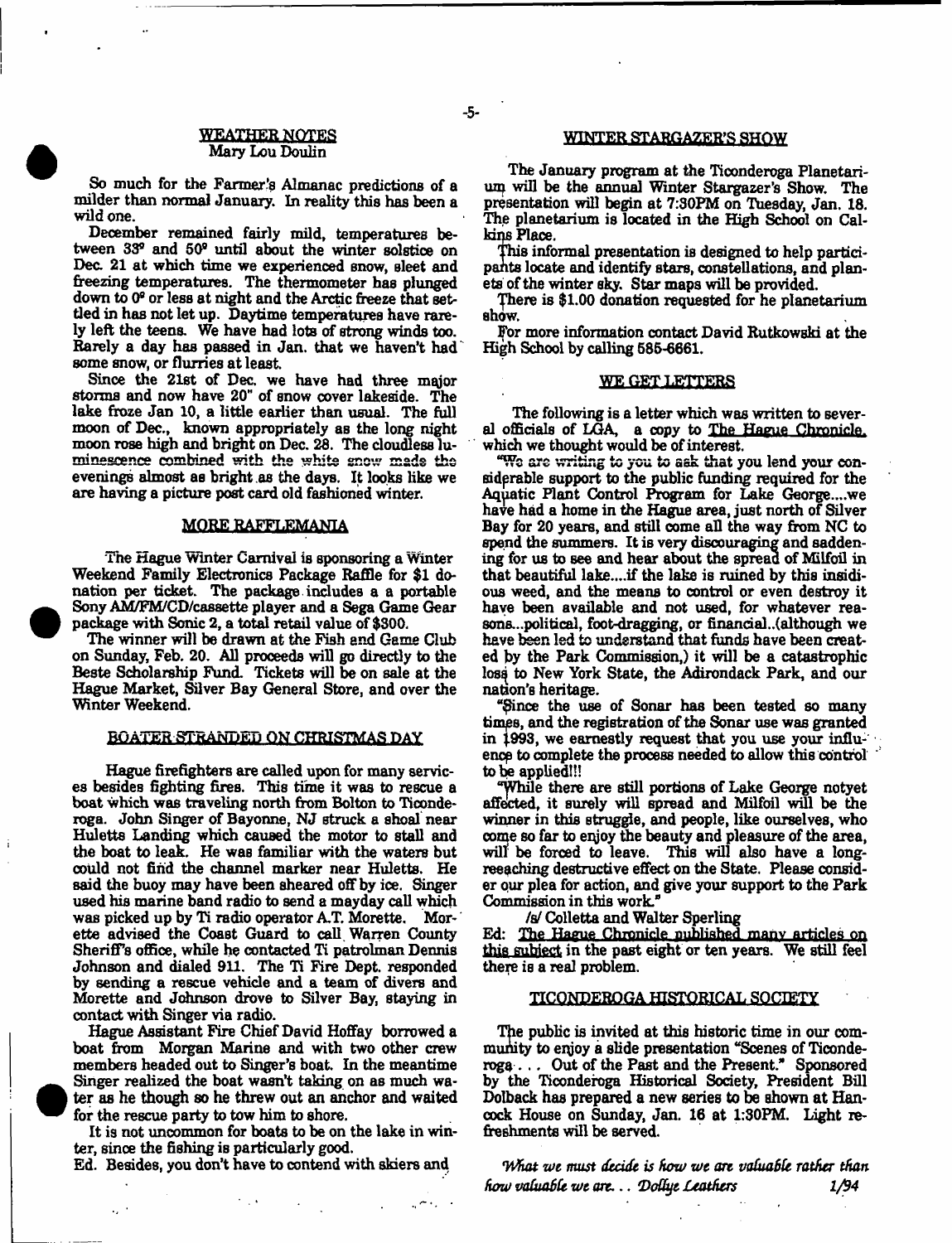# SQUARE DANCING

Square dancers and non-dancers, all interested adults, are invited to dance again to the easy calling/teaching of Stan and Cathie Burdick at the Hague Community Center monthly. The next dance will be Wednesday, Feb 9, from 7:30-9FM,

These dances have created considerable interest this fall, because all dance material is taught as it is presented, and along with traditional and modern squares, selected line dances and mixers are programmed. Co-sponsors are the Hague Chamber of Commerce.

Country-western two-step and line dancing has become quite popular in the North Country and everywhere in the past few years, but square dancing is considered the folk heritage of America, having been danced by George Washington, Abraham Lincoln and other notables. The Burdicks believe the rich heritage of squares, quadrilles, and contras can easily be combined with CW lines dancing to create fun evenings for couples as well as singles. This has proven true in Hague.

I?s easy, it's fun, it's a good, healthy, social outlet. All are welcome to come and try it.

#### FROM QUR HISTORIAN

Every year during February The Post Star runs a series of pictures showing antique articles for people to identify. A lady came and photographed many items on our shelves lust summer. Keep a list of the History Mystery pictures and see: how many you can identify. Last year's pictures were taken in Horicon's Museum. A school group in Argyle identified all but one.

Our museum has a few very scarce items .

 $\epsilon_{\rm eff} = 1$ 

,., Clifton West, Historian

# WOMEN HELPING WOMEN

 $\sim$  100  $\pm$ 

Due to the dire weather forecast, the first meeting of Women Helping Women was cancelled. Mother Nature fooled us, but guest speaker Bob McLaughlin, Pharmacist at Rite-Aid in Ticonderoga, has graciously rescheduled his program for our Feb. 7 meeting at the Community Center at 7PM.

Mr. McLaughlin will speak on drugs, generic and brand names, and will answer any questions that may arise.

So come one, come all, and join us for what is certain to be an informative evening,

# CUB SCOUT PACK 21 NEWS

Welcome to Winter Wonderland! Our pack is going to celebrate this fabulous season with a skating party at the Community Center on Monday, Jan. 17 (Martin Luther King, Jr. Day) at 2:30FM. After warm-up with hot chocolate and donuts, we'll be signing in for the Pinewood Derbuy. Take off time is scheduled for Take off time is scheduled for 4:30PM. Let 'em roll!

Den #3 Webelos, Ryan Lawrence, Steve LeBarron, Josh Plass and Tyler Wells have aptly earned their Craftsman pin. They'll be showing off their talents with

 $\omega \rightarrow 0$ 

a community bird feeder. Get our binocs ready, bird watchers! Tyler has also earned Handyman. Good work guys! (That Christmas present was a fire extinguisher.)

Den #4 Webelos are closing in on the Webelo badge, while working on their Pinewood races and learning to be good family members.

We're still collecting bottles and cans at the landfill. Thanks! A tree sale is in the planning - we'll have lilac, dogwood, sugar and red maple, and blue spruce seed-. lings to ad to your landscape enjoyment and to help our environment. We'll be seeing you!.. .kc

#### HAGUE BOOK DISCUSSION GROUP

Our group meets monthly. If you would enjoy sharing your ideas about books you've read, we invite you to join us. There are no membership requirements. Our discussions are very informal. We focus on one book each month, but you may attend without having read the hook. For further information, call 543-6039.

## LINE DANCING

Dates for line dancing have been changed to Friday nights from 7-9FM at the Community Center, so as not to conflict with other activities being held on Wednesdays. Come, join the fun and get a lot of exercise to boot!

## WHY SHOULD I?

Open my car window on a a hot day, when I can just switch on my air conditioner?

Buy in bulk when I can buy those cute little packages? Hang out the clothes in the sunshine, when using my dryer is so much easier?

- Flan my trips and car pool, when I can have *my cat* all to myself, anytime I want?
- Bring my tote or bags to shop, the derk always offers me "paper or plastic"?
- Give up receiving third dass mail, all 85 lbs a year, when I can just trash or bum it?
- Repair that oil leak in my car, the oil puddle will just rinse away when it rains?
- Bring my own coffee mug, they always have styrofoam cups by every coffee pot!
- Care about all that litter along the roadside, someone efse can join the "Adopt-A-Highway\* program and pick it up.
- WHY SHOULD I? BECAUSE, the responsibility begins ^itbME!
- WHY SHOULD YOU? BECAUSE, the responsibility begins with YOU!

TOGETHER, we can: CLEAN THE AIR, SAVE ENER-GY, REDUCE WASTE, CLEAR THE WATER, SAVE OUR FOREST TREES, CONTROL CFC (chlorofluorocaxbon/Freon) EMISSIONS

and together we can....MAKE OUR WORLD A SCENIC-BEAUTY.

AFTER ALL, OUR EARTH WAS CLEAN WHEN GOD CREATED IT...,. After all, our EARTH was dean when God created it....He made you and me KEEPERS of the EARTH...Now it's up to US! ITS IN OUR HANDS.<br>1/94 ... Janet Billingsley

. . . Janet Billingsley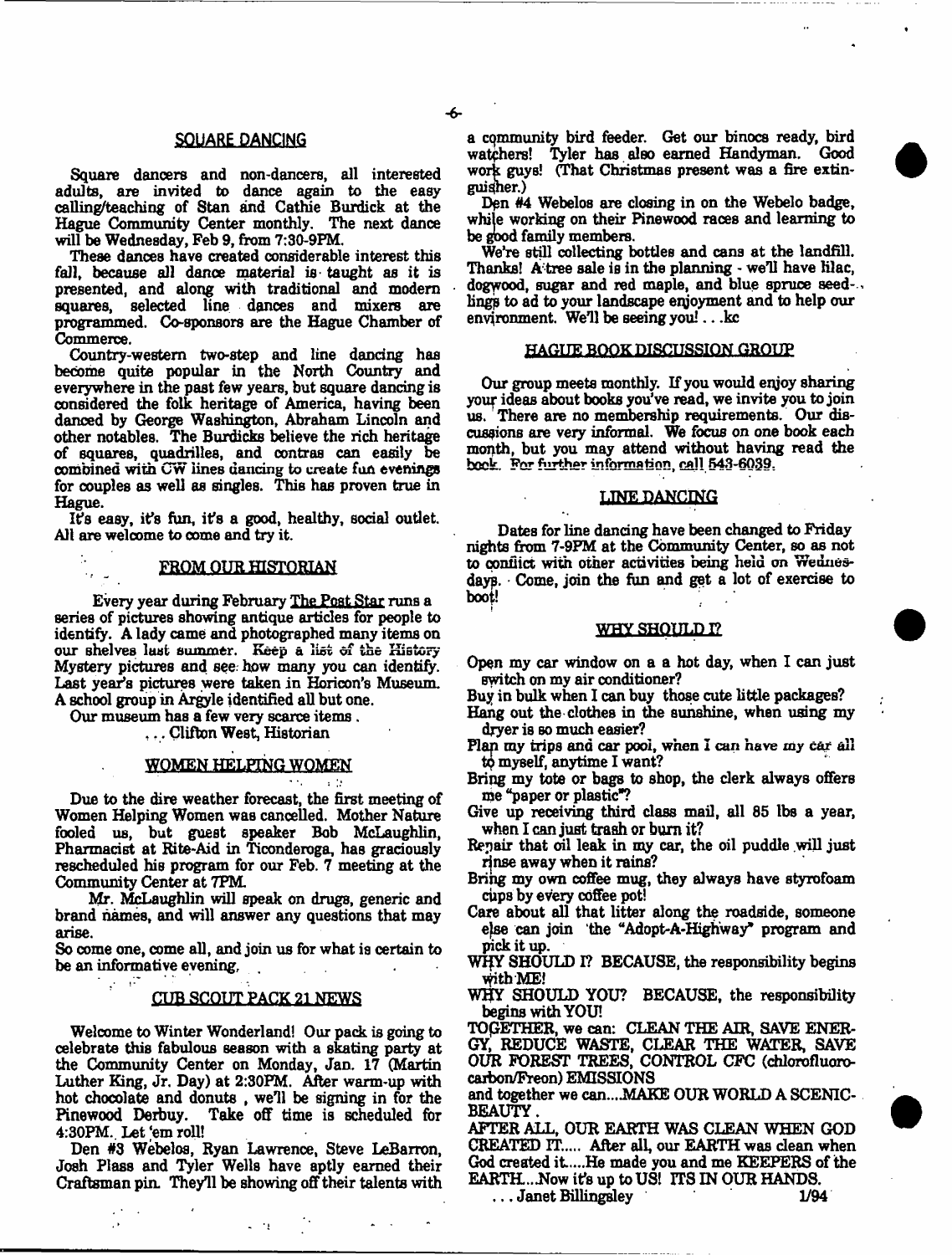## SOUNDINGS

BORN - A boy, Jesse Sterling, to Susan and John Rogers, West Chester PA on Dec. 13, 1993. Happy grandparents are Petey and Graham Michael, Friends Point

BORN - A boy, Christopher James, to Jim and Terri Cullen, Dec. 10, 1992 in Rochester, NY. Grandparents are Jim and Betty Kay Cullen of Scotia and Hague.

BORN - A girl, Sienna Skye Louise to Jennifer Hayes on Dec. 7 at Moses-Ludington Hospital. Grandmother is Denise Waters Lesondak, Cupertino, CA.

BORN - A boy, Troy Daniel to Daniel and Lisa Olcott, Hague on Dec. 28, 1993. Proud grandparents are Howard & Claudia Swan, Sr., Moriah and Jeff and Ida Jordon, Hague.

BORN - A boy, Christopher David, to Tim and Debbie Darrin, on Jan. 1,1994 in St. Helena, CA. Proud grandmother is Mrs. David (Peggy) Darrin, Hague.

BORN - A girl, Emily Elizabeth, to Jenni Owens on Jan. 3, 1994. Emily was the first baby of the New Year at Moses Ludington Hospital. Wendy Heritage and great-grandparents are Betty and Jim McGuire, all of Hague.

BORN - Twin girls, Catherine and Christina, to Michael and Debbie (Dunklee) Canape, on Jan. 5, 1994 in Amsterdam, NY. Great-grandmother is Marion Shoemaker.

ENGAGED - Mary Elizabeth, daughter of Mr. & Mrs. Thomas P. Curry, Great Neck, NY and Sabbath Day Point, to Tom Williams. Wedding date has been set for Oct. 22; 1994.

MARRIED - Dr. Robert M. Cole, Silver Bay to Helen Ciocca, Tarrytown on December 19 in the Pocantico Hills Church.

DIED - Henry W. Ruth, 96, who resided with his daughter, Ida May on New Hague Road, died on December 27. He is survived by 3 sons, six daughters, 48 grandchildren, 67 great grandchildren and 7 great, great grandchildren. Mr. Ruth came to Hague at the age of 26 and was originally employed by Colonel Mann and later worked for Republic Steel.

# HONOR ROLL

The following Hague students are listed on the honor roll for the second marking period at Ticonderoga High School: \_\_\_

First Honors: ELIZABETH BRUNET; JESSICA FRA-SIER; ALLISON JOHNSON; MONICA JOHNSON; TRACY SCHLOGL.

Second Honors: JENNIFER BELDEN, SHANNON KENNA; JESSICA MARS; BRITTANY STULL. CONGRATULATIONS TO YOU ALL!

# MIDDLE SCHOOL HONOR ROLL

Students at the Ticonderoga Middle School were honored at an assembly recently for 1st quarter academic achievement and merit.

The following Hague students received certificates for Achievement Roll which requires alll A's & B's on their report cards:

MICHELLE DeFRANCO, LINDSAY FRASIER, DA-VID FITZGERALD, THOR GAUTREAU, CRISTINA LAURENCE, ANDREW MACK, LAUREN MACK, KATHRYN KUTKOWSKI, EVE TROMBLEY

The following Hague students who improved in two or more subjects received ceritificates for Merit Roll:

VICTORIA BELDEN, BILLY SMITH

We wish to thank all those who were so kind to us during our recent loss. The concern of friends, clients, acquaintances and business contacts did much to alleviate our pain. The understanding, sympathy and compassion we were surrounded by means more than words can adequately express... Kristian, Jessica, Noelle, Nicole and Melani Andreassen

The Ticonderoga High School varsity girls cross country team was recently honored by the New York State Public High School Athletic Assoc, with a Scholar/Athlete Award recognizing their scholasltic achievement during the recent cross country season. Seven members of the team combined to post a 94.047 average on their report cards. Ticonderoga placed tenth overall in the state for thisi award. Monica Johnson, Silver Bay, is a member of this award winning team.

# MEMORY TREE ADDITIONS

The following names were submitted to add to the Memory Tree since our last issue: Ear) Bolton, Mamie Bolton, Richard J. Bolton, Westill

Densmore, Loise Densmore, Helen Braisted, James Braisted, George Carter, Roland H. Carter, Ruth L. Carter, Vincent E. Dwyer, Samuel lEannace, Arthur Engler, Kay Engler, Kenneth G. Engler, Audrey Frasier, Ruth Fraiser, Colleen Fuller, Guy Fuller, Gerald Hutchinson, Curtis Jordon, David Jordon, Henrietta Jordon, Riley Jordon, Robert Jordon, Helen Novotny, Louis Novtny, Sr., A1 Ostrander, Laurie Pannell, Nelson Patchett, Anna Porter, Earl Ross, Julia Ross, Wilfbrd C. Ross, George Savage, Marion Oliver Shattuck, George Urice, Jay A. Urice Sr., Jean Urice Marguerite Urice, Leon Wells, Margaret Wells, Myrtle Wells.

At the Jan. 3 Fire Dept, meeting, Imogene Frasier, Chairman of the Memory Tree Program, and Sal Santaniello, President of the Hague Chamber of Commerce, presented a check to the Department for \$649 to be used by the Emergency Squad. This is the best showing yet for the Memory Tree Program, and the Chamber of Commerce thanks both Imogene Frasier and Diane Trudeau for processing the donations and names for the tree, and all those who participated by sending in their remembrances.